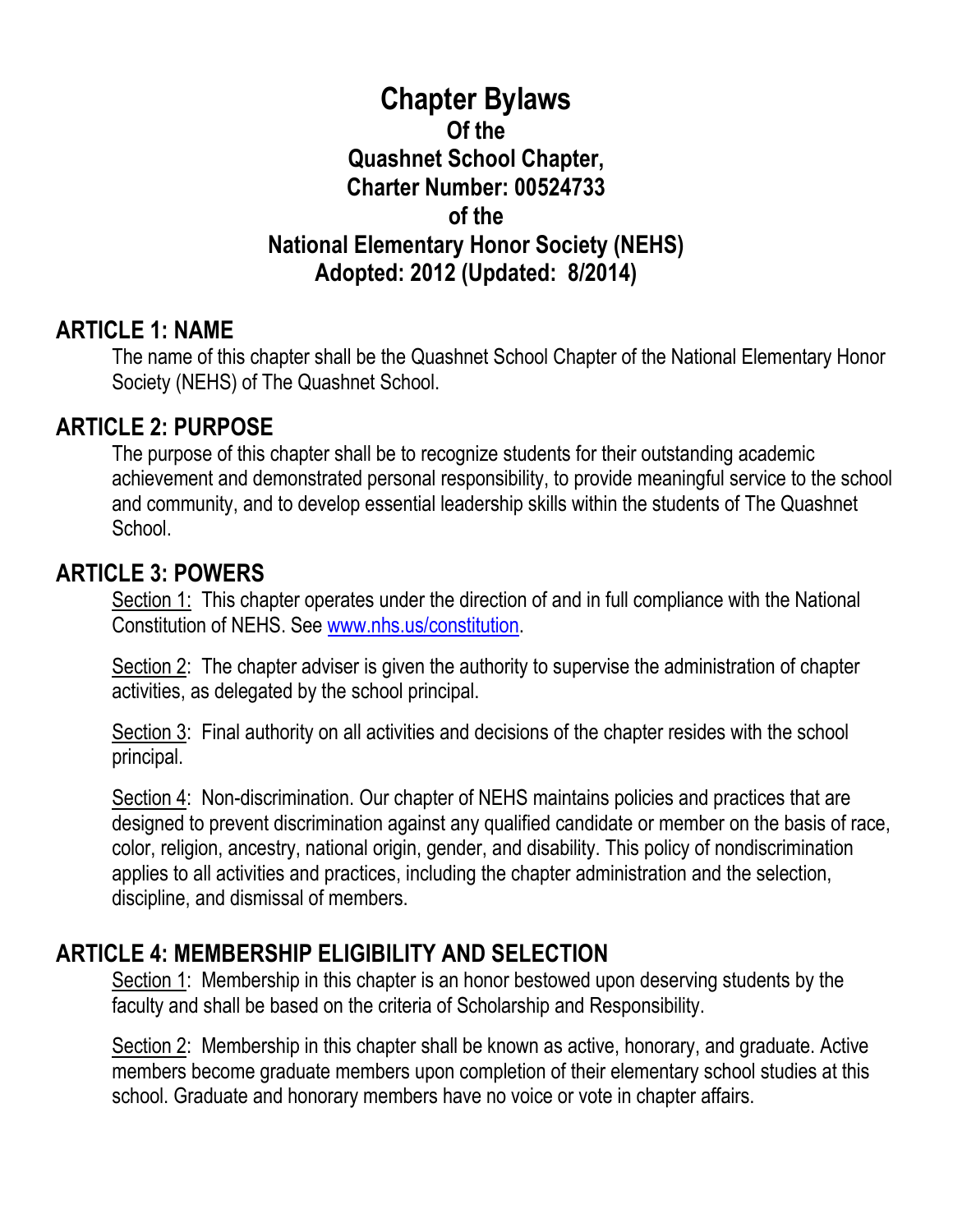# **ARTICLE 4: MEMBERSHIP ELIGIBILITY AND SELECTION—Continued**

Section 3: Eligibility

- A. Candidates eligible for selection to membership in this chapter must be enrolled in grade five or grade six.
- B. Candidates eligible for selection to membership in this chapter must have been enrolled for a period equivalent to at least one term at the Quashnet School.
- C. Candidates eligible for selection to membership in this chapter must have an overall A/B average, inclusive of the candidate's academic performance in grade four.
- D. Candidates eligible for selection to membership in this chapter must have earned a score of proficient or above on all MCAS tests.
- E. Upon meeting the requirements described above in A-D, candidates shall then be considered based upon their demonstrated personal responsibility.

Section 4: The selection of members to this chapter shall be by a majority vote of the Faculty Council which consists of faculty members appointed by the principal. The chapter adviser is a non-voting member of the Faculty Council who facilitates all meetings of the council.

Section 5: Prior to the final selection, the following shall occur:

- A. A student's academic records shall be reviewed to determine scholastic eligibility.
- B. A student who is eligible scholastically (i.e., candidate) shall be notified and asked to complete and submit the Candidate's Form for further consideration.
- C. The faculty shall be requested to evaluate each candidate determined to be scholastically eligible using the official evaluation form provided by the chapter adviser.
- D. The Faculty Council shall review each Candidate's Form, faculty evaluations, and other relevant information to determine if the candidate fully meets the selection criteria for membership.

Section 6: The selection of active members shall be held once a year during the first term of the school year. A second selection period will be held just after the second term for sixth graders only.

Section 7: Candidates become members when inducted at a special ceremony.

Section 8: Transfer membership. Membership can be transferred from one chapter of NEHS to another.

- A. An active member of the National Elementary Honor Society who transfers from this school with an active chapter of NEHS will be given an official letter indicating the status of his/her membership.
- B. An active member of the National Elementary Honor Society who transfers to this school will be automatically accepted for membership in this chapter. The Faculty Council shall grant to the transferring member at least one term to attain the membership requirements and, thereafter, this member must maintain those requirements for this chapter in order to retain his/her membership. NEHS Chapter Bylaws Handout, v. 2008 Page 7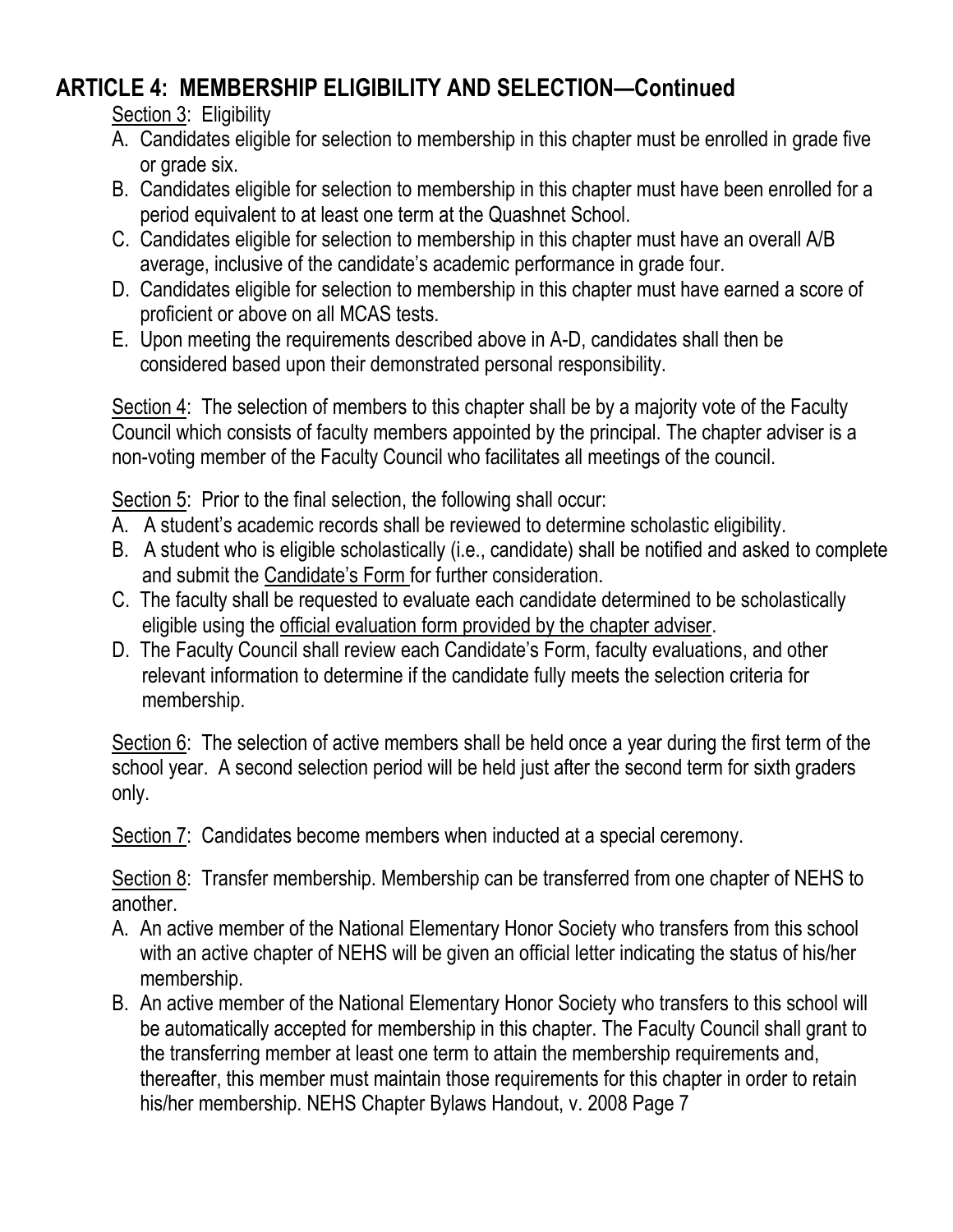# **ARTICLE 5: OBLIGATIONS OF MEMBERS**

Section 1: Each member of this chapter who is in good standing with regard to the membership standards and member obligations shall be entitled to wear the emblem adopted by the National Elementary Honor Society.

Section 2: Any member who withdraws, resigns, or is dismissed from the chapter shall return the emblem to the chapter.

Section 3: Each member of this chapter is required to complete a minimum of 10 scheduled hours of service to the school or community.

### **ARTICLE 6: OFFICERS**

Section 1: The officers of the chapter shall be president, vice president, secretary, and treasurer.

Section 2: For the inaugural school year (2012-2013), student officers shall be elected at the first meeting of the newly established chapter. In all ensuing years, student officers shall be elected at the last meeting of each school year. All returning members are eligible to run for a position as an officer.

Section 3: A majority vote shall be necessary to elect any officer of this chapter. If the first vote does not yield a majority, a second vote shall be taken of the two candidates receiving the highest number of votes.

Section 4: It shall be the duty of the president to preside at the meetings for this chapter.

Section 5: The vice-president shall preside in the absence of the president and shall also keep a record of members' contributions in the areas of leadership and service.

Section 6: The secretary shall keep the minutes of meetings and be responsible for all official correspondence of the chapter.

Section 7: The treasurer shall keep the record of expenses and all other financial transactions of the chapter

Section 8: Officers shall serve a term of one year.

Section 9: Officers and the faculty adviser(s) shall collectively be known as the chapter's Executive Committee. The Executive Committee shall have general charge of the meetings and the business of the chapter, but any action by the Executive Committee is subject to the review of the chapter members.

### **ARTICLE 7: MEETINGS**

Section 1: Meetings of this chapter shall be held monthly.

Section 2: This chapter shall strive to conduct its meetings according to *Robert's Rules of Order.*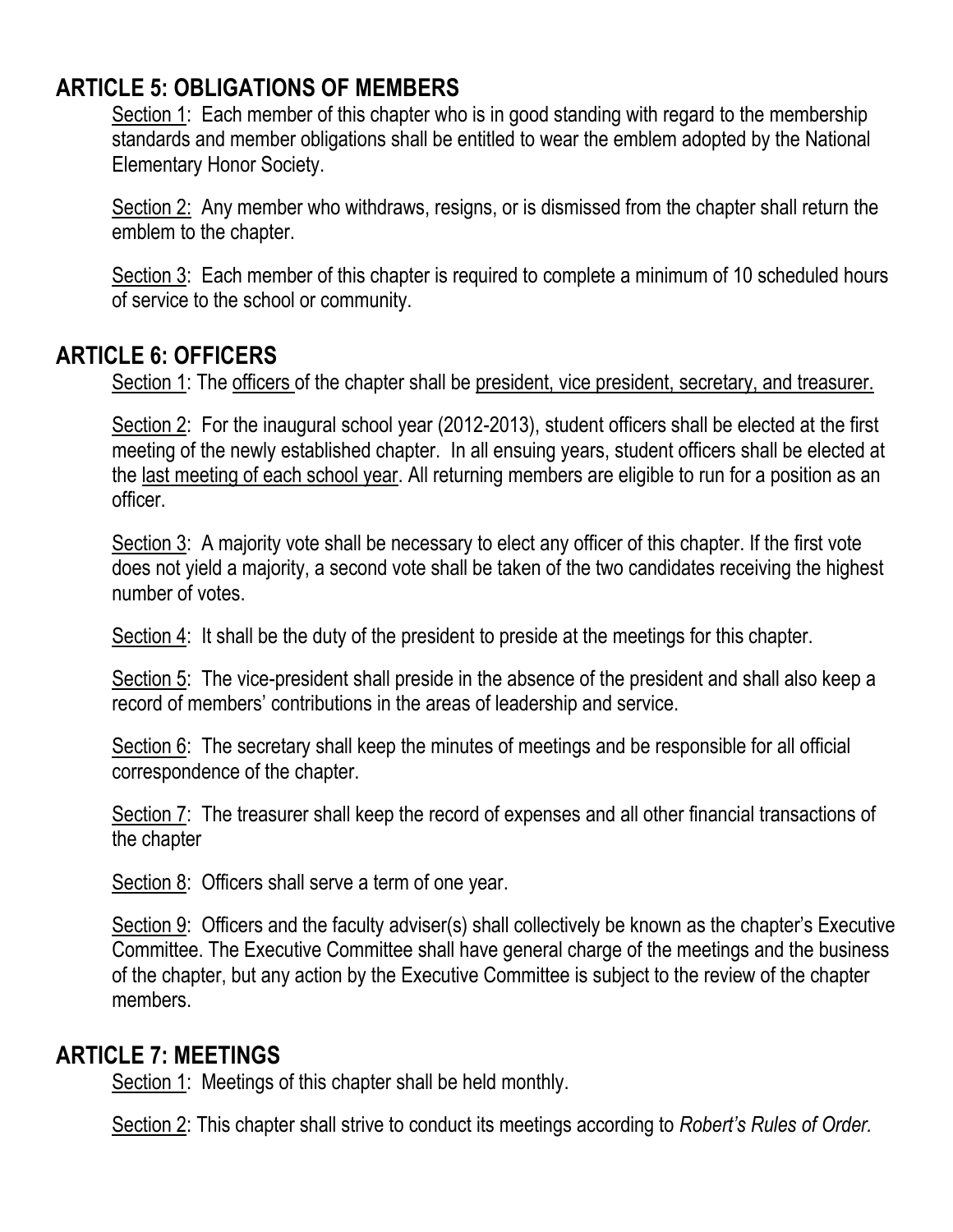# **ARTICLE 8: ACTIVITIES**

Section 1: The chapter shall determine service projects for each year. A minimum total of four (4) official activities will be conducted each year.

Section 2: All members of the chapter shall regularly participate in these projects.

Section 3: These projects shall have the following characteristics: fulfill a need within the school or community, have the support of the administration and the faculty, be appropriate and educationally defensible, and be undertaken in a well-planned and organized manner.

Section 4: The chapter shall publicize and promote its projects in a positive manner. NEHS Chapter Bylaws Handout, v. 2008 Page 9

### **ARTICLE 9: DISCIPLINE of MEMBERS**

Section 1: Any member who falls below the standards of scholarship and responsibility may be considered for disciplinary actions by the Quashnet Elementary School chapter of the National Elementary Honor Society. A member of the National Elementary Honor Society is expected to maintain his/her academic standing, be responsible in all aspects, and take an active role in service and leadership to his/her school and community.

Section 2: If a member's cumulative grade point average falls below the standard in effect when he/she was selected (*A/B Honor Roll*), he /she will be given a written warning and thirty (30) school days (1/2 term) for improvement. If the cumulative grade point average remains below the standard at the end of the warning period, the student will be subject to further disciplinary action by the Faculty Council that can include consideration of dismissal from the chapter.

Section 3: Violations of the law or school regulations can result in immediate consideration of the dismissal of a member (see Section 5 below). These violations include, but are not limited to stealing, destruction of property, cheating, truancy, or other serious offenses defined in the school's student code of conduct.

Section 4: Offenders of the school conduct code (such as use of profanity, unexcused absences, excessive tardiness, etc.) will receive a written warning. A conference may be requested by either party (Faculty Council or student/parent). If the member is involved in additional violations of the school conduct code, the member may be considered for dismissal.

Section 5: In all cases of pending dismissal:

A. The member will receive written notification from the adviser/Faculty Council indicating the reason for consideration of dismissal.

B. The member will be given the opportunity to respond to the charge(s) against him/her at a hearing before the Faculty Council. This will take place prior to any vote on dismissal (in accordance with due process identified in the National Constitution). The member has the opportunity to present his/her case either in person or through a written statement presented instead of the face-to-face hearing. Following the hearing, the Faculty Council will vote to determine the appropriate disciplinary action. A majority vote of the Faculty Council is needed to dismiss any member.